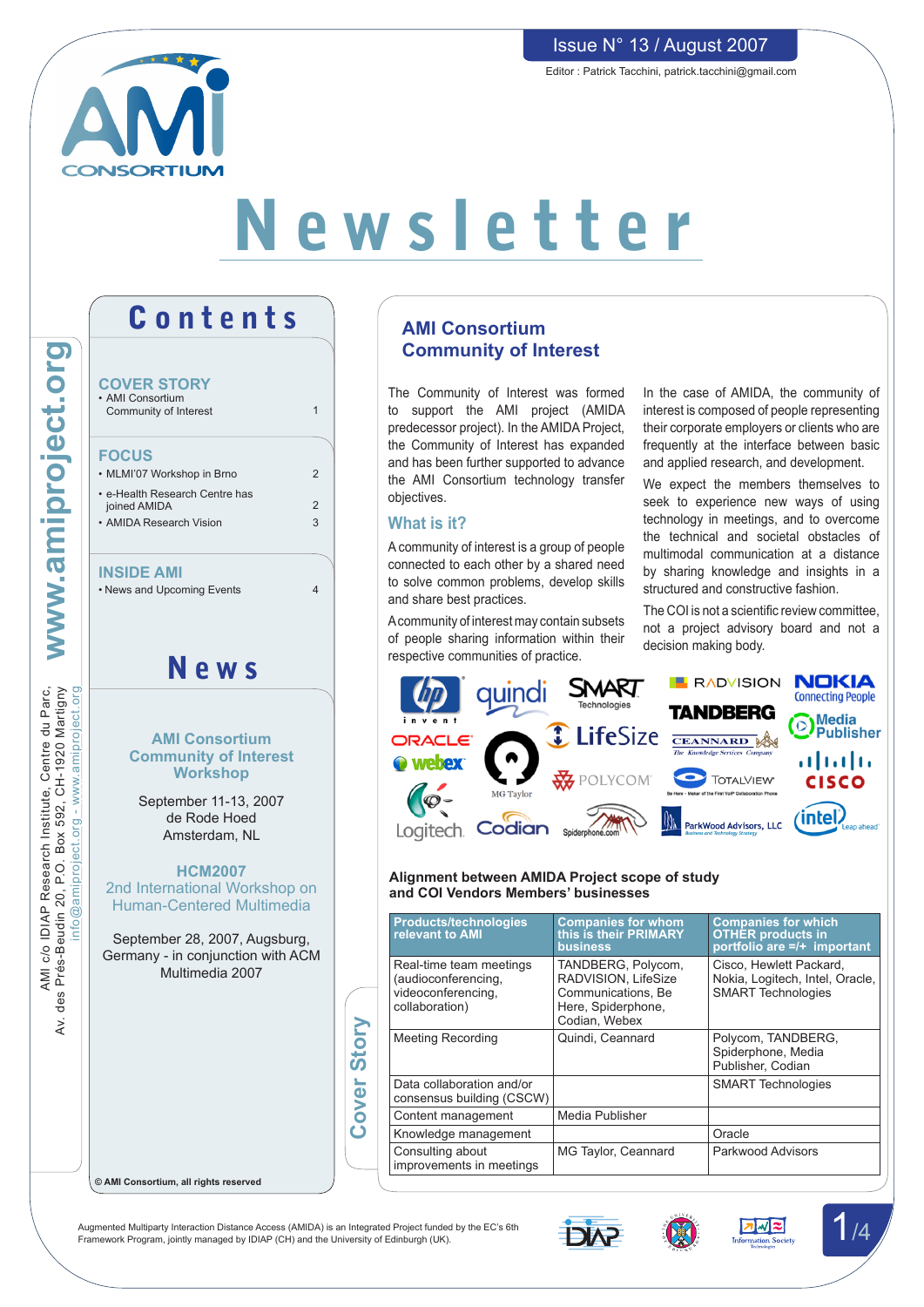

Editor : Patrick Tacchini, patrick.tacchini@gmail.com

# Newsletter

## **MLMI'07 Workshop in Brno**



The fourth workshop on Machine Learning for Multimodal Interfaces, MLMI'07 [1], has taken place in Brno, Czech Republic on June 28-

30. The workshop, sponsored by the AMI Consortium and the IM2 NCCR, returned this year to Europe after a 2006 edition in Washington, DC. Launched in 2004 in Martigny, the MLMI series [2] gathers researchers working on machine learning techniques for processing and browsing multimodal input data, in humanhuman and human-computer interaction settings.

The first two days of MLMI'07 had different thematic orientations. The papers presented on the first day generally had spoken input or audio signals as their major focus, while those presented on the second day focussed on visual input (morning session), or content abstraction and browsing (afternoon session). The two poster sessions followed also a similar distribution. The first day included a special session presenting results from the second PASCAL Speech Separation Challenge [3], and the third day was dedicated to the AMIDA Training Day, followed the next week by the Summer school of the European Masters in Speech and Language [4].

The talks of the two invited speakers were related to the dominant theme of each day. Dr. Nick Campbell [5] from ATR's Media Information Science Laboratories in Kyoto, Japan, described striking analyses of non-verbal features that allow multimodal devices to make sense of human interactive behaviour. Prof. Vaclav Hlavac [6], head of the Center for Machine Perception at the Czech Technical University in Prague, demonstrated several applications of methods for statistical pattern recognition to visual processing tasks.

Overall, MLMI'07 featured 18 oral presentations – two invited talks, two PASCAL talks, and 14 regular talks – and 42 poster presentations, with a total of about 90 registered participants from a dozen countries. Besides the sponsoring projects, AMI/AMIDA and IM2, participants were also related to other large research projects on multimodal processing and browsing, such as CALO and CHIL, and some came from private companies. Local universities were well represented, as well as other European, US and Japanese universities and research institutions. The setting of the workshop, in the conference rooms and lobby of the Hotel Continental, fostered lively interaction among the participants, during the lunch and coffee breaks and at the social dinner, set up by the local organizers in the beautifully restored Rectorate building at the Brno University of Technology.

The oral presentations were recorded using IDIAP's Presentation Acquisition System, so that video, audio and slides are now available on the MMM server [7]. Revised versions of selected papers will be published in Springer's Lecture Notes in Computer Science series towards the end of 2007 (previous MLMIs appeared as LNCS 3361, 3869, 4299). And of course, plans are already underway for a successful fifth MLMI next summer!

Andrei Popescu-Belis, PC Chair, and the Organizing Committee: Hervé Bourlard, Jan Černocký, Pavel Zemčík and Steve Renals

[1] http://www.mlmi07.org<br>[2] http://www.mlmi07.org<br>[3] http://homepages.inf.er http://www.mlmi07.org/index.php?id=past\_mlmi [3] http://homepages.inf.ed.ac.uk/mlincol1/SSC2/<br>
[4] http://www.cstr.ed.ac.uk/emasters/<br>
[5] http://feast.atr.jp/nick/<br>
[6] http://cmp.felk.cvut.cz/~hlavac<br>
[7] http://www.idiap.ch/mmm/talk-webcast/mlmi-0 http://feast.atr.jp/nick/ http://cmp.felk.cvut.cz/~hlavac http://www.idiap.ch/mmm/talk-webcast/mlmi-07/

# **e-Health Research Centre has joined AMIDA**

In the spirit of adding "Distant Access" to AMI, the CSIRO e-Health Research Centre (EHRC) in Australia has joined as a partner of the AMIDA project.

Based in Brisbane, the EHRC was established in 2003 as a joint venture between CSIRO researchers and the Queensland Government. CSIRO, the Commonwealth Scientific and Industrial Research Organisation, is Australia's national science agency and one of the largest and most diverse research agencies in the world. The EHRC aims to improve the quality and safety of healthcare through an ICT research program focused on applied outcomes and active adoption by the health system. The centre has over 40 researchers working on projects in health data, clinical decision support, personal monitoring devices and biomedical imaging.

The AMIDA team at EHRC is lead by Iain McCowan, a former AMI researcher from IDIAP. Other team members include Darren Moore (also formerly from IDIAP), Ivan Himawan (QUT PhD student currently on AMI Trainee Programme at Edinburgh), and a further postdoctoral researcher (yet to be appointed). The group's focus in AMIDA will be on the use of AMI technologies to support clinical network meetings. Clinical networks are being increasingly used by health services to benefit from clinical expertise in improving safety and quality. Healthcare is a complex adaptive system, reliant on effective communication and multi-disciplinary decisions, and so technologies to support team communication will be critical in enabling better healthcare. Research will focus on developing algorithms and a research demonstrator to analyse, structure and summarise both the content and the process of medical group discussions. The demonstrator will be designed and evaluated in the context of one or more clinical networks in Queensland Health.

As a partner from a non-member country, the EHRC's participation in AMIDA will be predominantly funded by an International Science Linkage (ISL) grant, recently awarded by the Australian Department of Education, Science and Training (DEST). The DEST ISL scheme provides competitive grants for Australian researchers to participate in strategically focussed, leading edge, international scientific research and technology collaborations,

including participation in European Union Framework activities.

Further information on the e-Health Research Centre and CSIRO can be found on the following web pages:

http://www.e-hrc.net/ http://www.ict.csiro.au/ http://www.csiro.au/



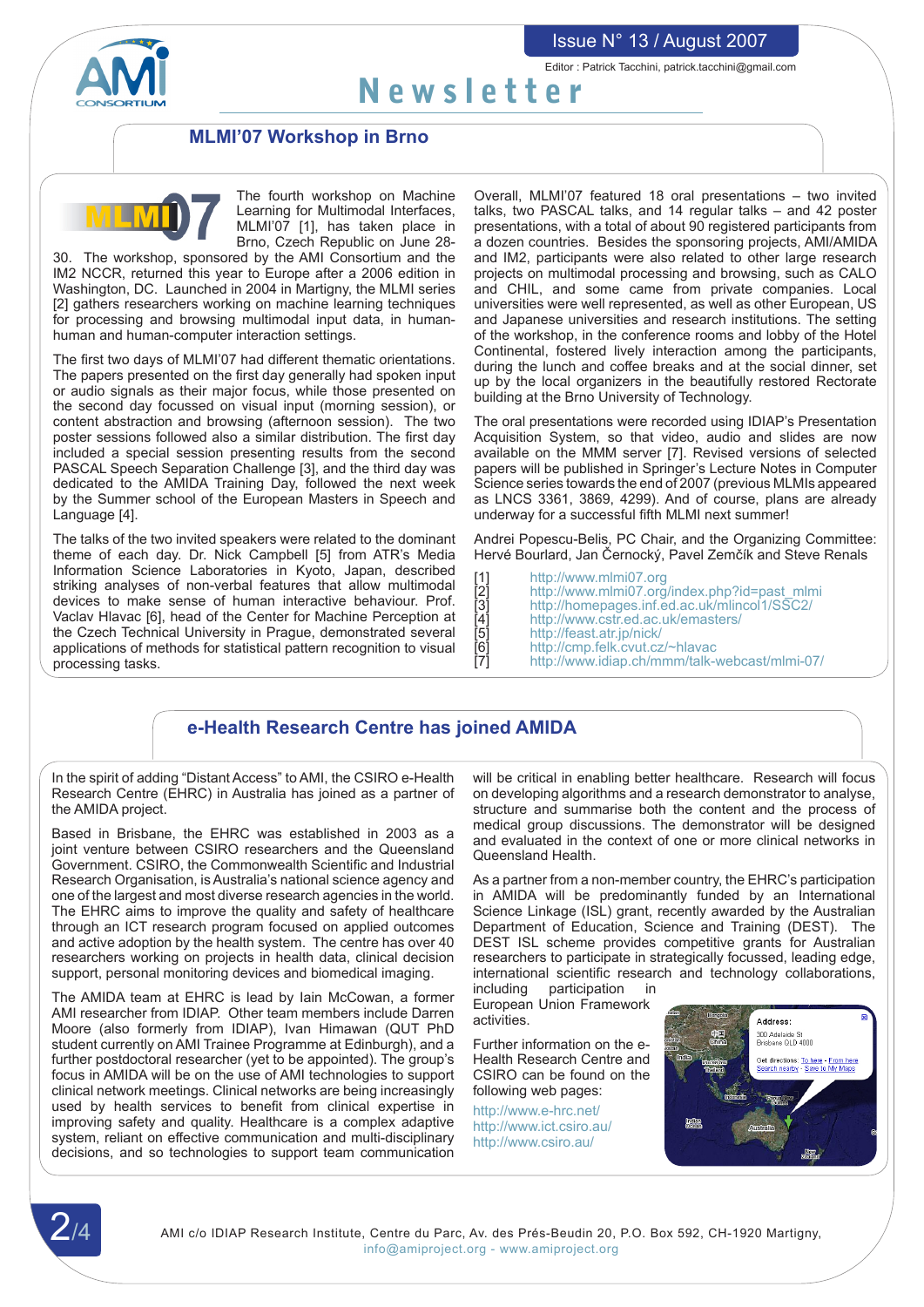

Editor : Patrick Tacchini, patrick.tacchini@gmail.com

# Newsletter

## **AMIDA Research Vision**

The goal of the AMIDA project is to enhance human collaboration by developing algorithms and techniques that faciliate meetings and access to meeting-related information. In particular, AMIDA will support meetings whether these are remote, colocated, in real-time, or asynchronous, and provide efficient access to multimedia meeting and meeting-related archives. In order to reach this goal, AMIDA will develop several application scenarios centered around a Meeting Assistant framework. The particular deployment of Meeting Assistnat applications will vary depending on bandwidth, computational constraints, and usage scenario (e.g., during a meeting, between meetings, remotley on a handheld device, etc.). Research in AMIDA, will therefore span several areas including the following: human understanding and modelling of meeting-related communication and collaboraiton; automatic speech recognition; automatic audio-visual indexing of multimodal itneraction including localization and tracking, gesture, action, and attention recognition; automatic content abstraction and summarization and Multimodal Human-Computer Interaction

## **AMIDA Meeting Assistant Scenarios**

The AMIDA project envisions the following scenarios in which the Meeting Assistant may be deployed.

#### **Between Meetings**

The Meeting Assistant will allow fast and efficient multimodal browsing and search of multimedia meeting archives, summaries, and related documents as well as accelerated playback of meeting videos.

#### **During Meetings**

The Meeting Assistant, in addition to providing the functionality above, optimized for use during meetings, will automatically generate multimodal indices of meetings in or close to real-time to support multimodal search of meetings in progress, as well as otherfunctionalities.For example, theAssistant could automatically generate multimedia meeting summaries "on the fly," and suggest documents, past meeting segments or names of people related to the topic of discussion, and it could allow instant "replay" at various speeds of segments of the meeting in progress. It could also keep track of important items to aid in minute taking, for example, by maintaining a list of names, dates, and deliverables mentioned. In AMIDA, meeting particpants will have the option of using any subset of the Meeting Assistant functionalities without recording the meeting in progress (e.g., saving only the end-of-meeting summary rather then tne entire video or audio of the meeting).

#### **Remote Meetings**

In meetings where the participant is not physically in the same room as the rest of the meeting participants, the Assistant will provide additional functionality to facilitate engagement and collaboration. This functionality will depend on the particular device and bandwidth the participant is using. For example, if video is not available, the Meeting Assitant may show who is speaking at a particular time as well as visually represent any movement of the participants in the meeting room (e.g., someone leaves or stands in front of the audience). If video is available, the system could improve engagement by showing the remote participant where the other persons are looking, and so on.

#### **Colocated Meetings**

Meeting Assistants of the participants physically at the meeting would show who is participating remotely, and what documents they have contributed, among others.

#### **Relationship to AMI**

The Meeting Assitant will use AMI technologies to automatically index meeting videos, it will use the AMI corpus for use during meetings and for anlalyzing meeting requirements, among others.

|                | <b>During</b>                                                                  | <b>Between</b>                                                                                      |  |
|----------------|--------------------------------------------------------------------------------|-----------------------------------------------------------------------------------------------------|--|
| Communication  | Alert remote participants<br>Improve engagement<br>and presence                | Exchange of<br>meeting related<br>data                                                              |  |
| <b>Process</b> | Track meeting agenda,<br>time, etc.<br>Floor control, process<br>visualization | Relate items<br>across meetings                                                                     |  |
| Content        | Track decision making                                                          | Automatic linking of content<br>Browsing and search (gist, actions)<br>Summarization, fast playback |  |

Table 1. AMIDA application vision

Within the context of this Research Vision, AMIDA is developing an application vision. In the AMIDA application vision we will develop several demonstration applications, each of which will be a Meeting Assitant. Examples of the possible functionalities are shown in Table 1. While not all of these applications will be developed in AMIDA, the table shows the general framework: while most of the work inAMI focused on the bottom right quadrant (content browsing between meetings),AMIDA will address several of the other areas outlined in the table. In particular, the focus will be on developing tools for use during meetings, making use of and improving the core AMI technologies. These technologies are outlined in figure 2. The size of the text is a rough indicator of the level of importance of each of these technologies in AMIDA.